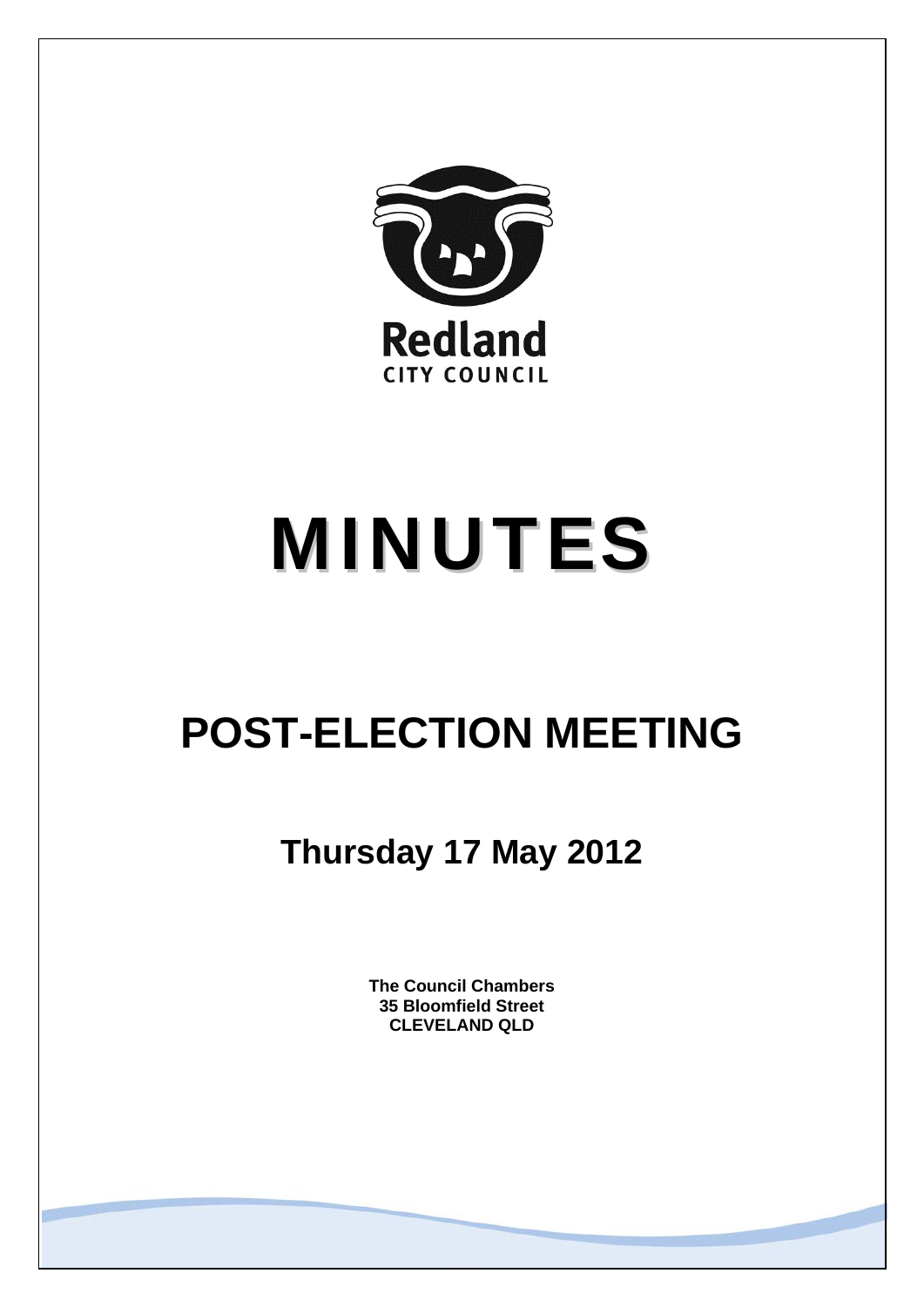# **Table of Contents**

| <b>Item</b>    | <b>Subject</b>                                          | Page No |
|----------------|---------------------------------------------------------|---------|
|                |                                                         |         |
| 1              |                                                         |         |
| $\mathbf{2}$   |                                                         |         |
| 3              |                                                         |         |
| 4              |                                                         |         |
| 5              | <b>DECLARATION OF MATERIAL PERSONAL INTEREST ON ANY</b> |         |
| 6              |                                                         |         |
| $\overline{7}$ |                                                         |         |
| 8              | APPOINTMENTS/NOMINATIONS OF COUNCILLORS TO TASK         |         |
| 9              |                                                         |         |
| 10             |                                                         |         |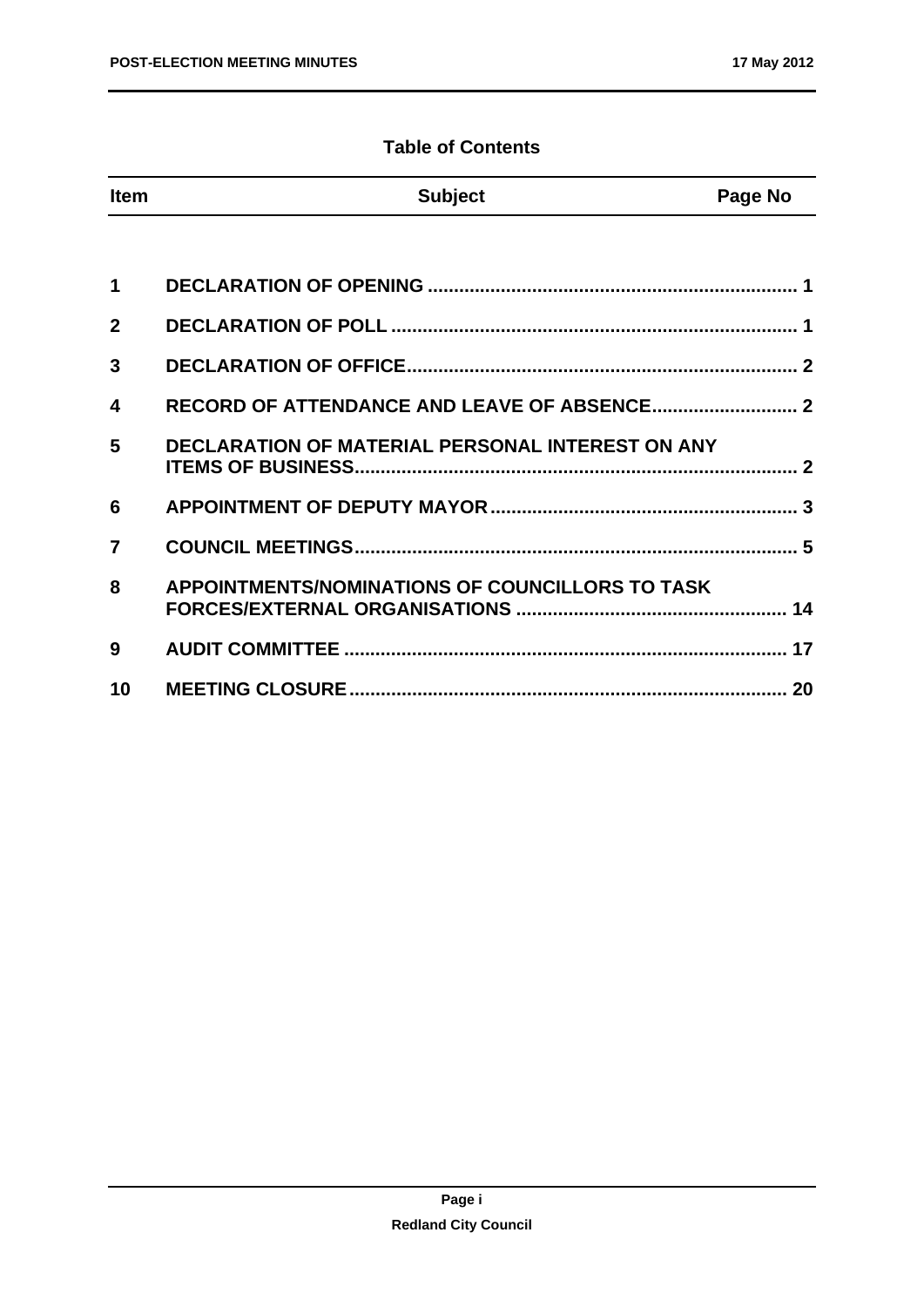# **1 DECLARATION OF OPENING**

The Mayor declared the meeting open at 7.02pm.

# **2 DECLARATION OF POLL**

| <b>Attachments:</b> | <b>Notice of Result of Election - Mayor</b>       |  |
|---------------------|---------------------------------------------------|--|
|                     | <b>Notice of Result of Election - Councillors</b> |  |

On the 3rd of May 2012, in accordance with section 100 of the *Local Government Electoral Act 2011,* the Returning Officer, Harold Guy, declared the result of the poll for the elections of Mayor of the Redland City Council held on 28 April 2012.

#### Mayor

#### Cr Karen Williams

On the 9th of May 2012, in accordance with section 100 of the *Local Government Electoral Act 2011,* the Returning Officer, Harold Guy, declared the result of the poll for the Councillors of Divisions 1 and 3 to 10 of the Redland City Council held on 28 April 2012.

#### **Councillors**

| Division 1  | Cr Wendy Boglary         |
|-------------|--------------------------|
| Division 3  | Cr Kim-Maree Hardman     |
| Division 4  | <b>Cr Lance Hewlett</b>  |
| Division 5  | <b>Cr Mark Edwards</b>   |
| Division 6  | Cr Julie Talty           |
| Division 7  | <b>Cr Murray Elliott</b> |
| Division 8  | Cr Alan Beard            |
| Division 9  | <b>Cr Paul Gleeson</b>   |
| Division 10 | Cr Paul Bishop           |

On the 10th of May 2012, in accordance with section 100 of the *Local Government Electoral Act 2011,* the Returning Officer, Harold Guy, declared the result of the poll for the Councillor of Division 2 of the Redland City Council held on 28 April 2012.

#### **Councillor**

Division 2 Cr Craig Ogilvie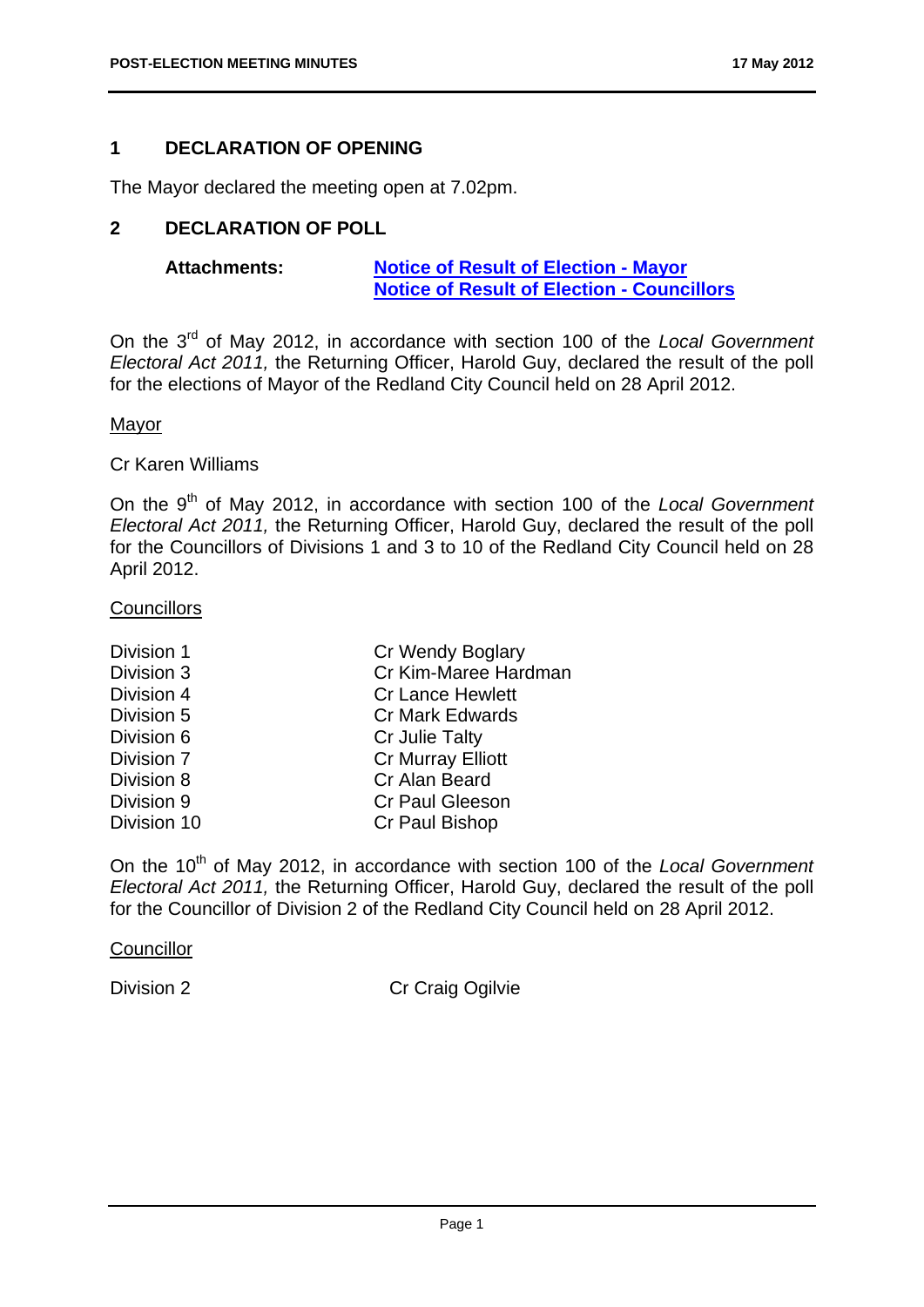# **3 DECLARATION OF OFFICE**

# **Attachments**: **Mayor and Councillor Declarations**

Before any person can act as Councillor of a local government, they are required to make a Declaration of Office in accordance with section 169 of the *Local Government Act 2009*.

The Declaration of Office was taken before the Chief Executive Officer at the Redlands Showgrounds on Thursday 17 May 2012.

The Chief Executive Officer confirmed that Declaration of Office was made by all Councillors and the Mayor. The Chief Executive Officer tabled the certificates signed by each of the Mayor and Councillors as evidence.

# **4 RECORD OF ATTENDANCE AND LEAVE OF ABSENCE**

#### **MEMBERS PRESENT:**

| Cr K Williams       | Mayor                         |
|---------------------|-------------------------------|
| Cr W Boglary        | <b>Councillor Division 1</b>  |
| Cr C Ogilvie        | <b>Councillor Division 2</b>  |
| Cr K Hardman        | <b>Councillor Division 3</b>  |
| <b>Cr L Hewlett</b> | <b>Councillor Division 4</b>  |
| Cr M Edwards        | <b>Councillor Division 5</b>  |
| Cr J Talty          | <b>Councillor Division 6</b>  |
| <b>Cr M Elliott</b> | <b>Councillor Division 7</b>  |
| Cr A Beard          | <b>Councillor Division 8</b>  |
| Cr P Gleeson        | <b>Councillor Division 9</b>  |
| Cr P Bishop         | <b>Councillor Division 10</b> |

# **EXECUTIVE LEADERSHIP GROUP:**

| Mr G Stevenson PSM | <b>Chief Executive Officer</b>                               |  |
|--------------------|--------------------------------------------------------------|--|
| Mr N Clarke        | <b>General Manager Governance</b>                            |  |
| Mr M Drydale       | <b>General Manager Corporate Services</b>                    |  |
| Mrs L Rusan        | <b>General Manager City Services</b>                         |  |
| Mr G Photinos      | Acting General Manager Environment Planning &<br>Development |  |
|                    |                                                              |  |

# **MINUTES**

Mrs E Striplin **Acting Team Leader, Corporate Meetings & Registers** 

# **5 DECLARATION OF MATERIAL PERSONAL INTEREST ON ANY ITEMS OF BUSINESS**

Nil.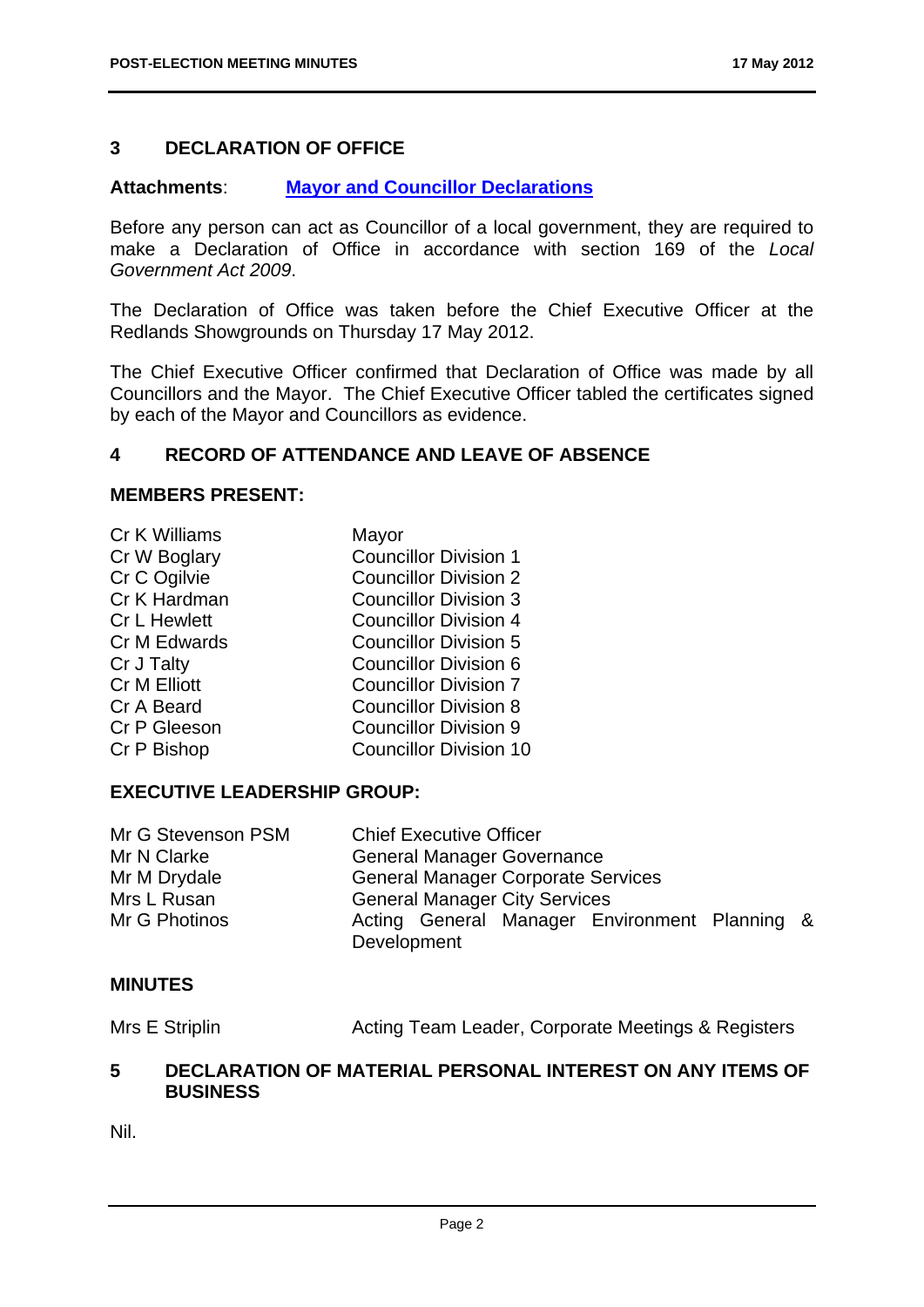# **6 APPOINTMENT OF DEPUTY MAYOR**

| <b>Dataworks Filename:</b>  | <b>GOV Statutory Council Resolutions</b>                                               |
|-----------------------------|----------------------------------------------------------------------------------------|
| <b>Responsible Officer:</b> | <b>Nick Clarke</b><br><b>General Manager Governance</b>                                |
| Author:                     | <b>Trevor Green</b><br><b>Principal Advisor Corporate and Democratic</b><br>Governance |

#### **EXECUTIVE SUMMARY**

At the Post-Election Meeting Council is required to appoint a Deputy Mayor.

#### **PURPOSE**

The purpose of this report is to seek a decision from Council to appoint a Deputy Mayor.

# **BACKGROUND**

Section 175 of the *Local Government Act 2009* requires Council to appoint a Deputy Mayor from the Councillors (other than the Mayor) at the Post-Election Meeting.

# **ISSUES**

The Deputy Mayor acts for the Mayor during:

- 1. The absence or temporary incapacity of the Mayor; or
- 2. A vacancy in the office of Mayor.

# **RELATIONSHIP TO CORPORATE PLAN**

#### **8. Inclusive and ethical governance**

Deep engagement, quality leadership at all levels, transparent and accountable democratic processes and a spirit of partnership between the community and Council will enrich residents' participation in local decision making to achieve the community's Redlands 2030 vision and goals.

#### **FINANCIAL IMPLICATIONS**

The additional remuneration for a Deputy Mayor is currently provided for in the budget.

# **PLANNING SCHEME IMPLICATIONS**

There are no planning scheme implications associated with this report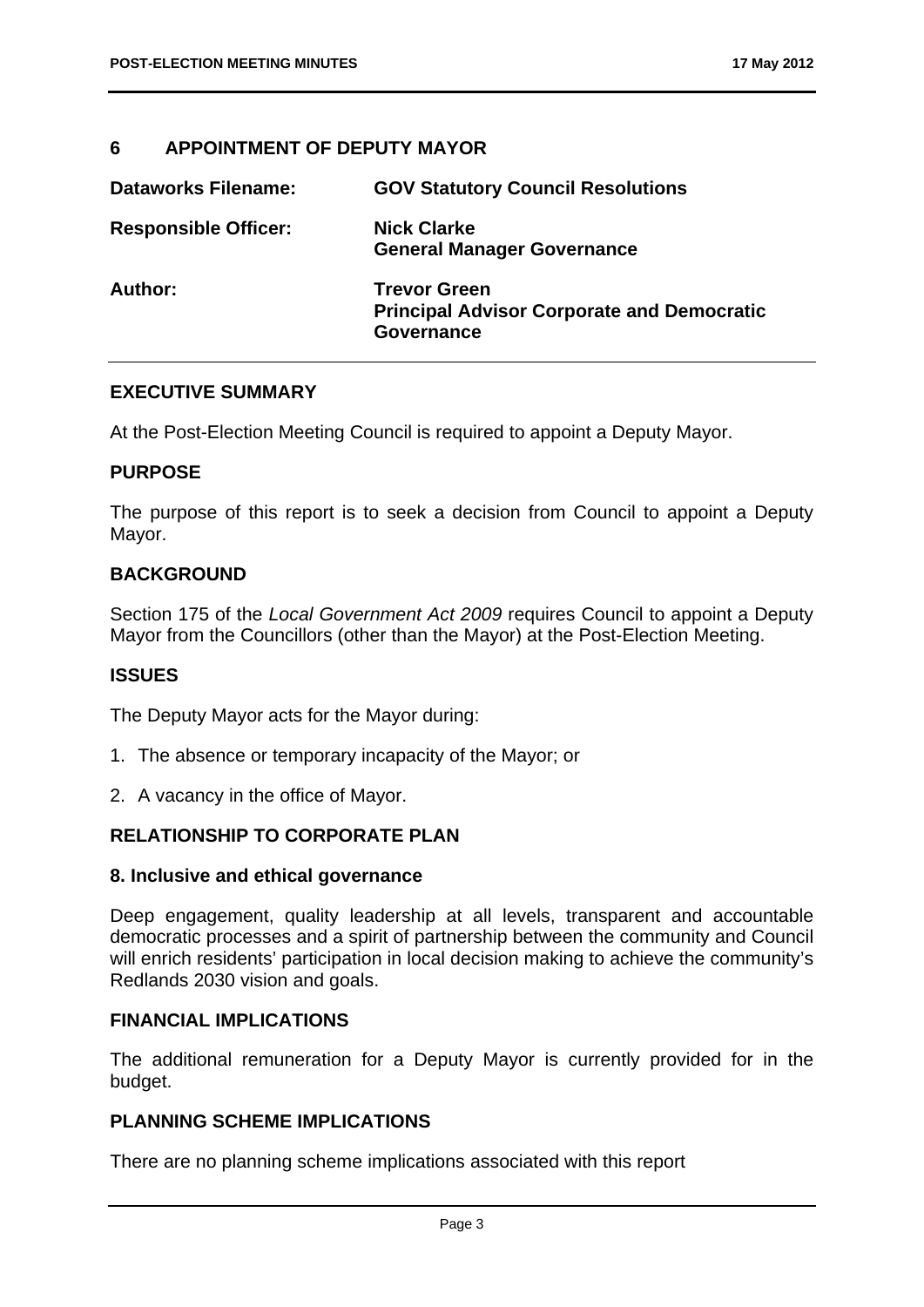# **CONSULTATION**

Internal consultation has occurred in the preparation and recommendation of this report.

# **OPTIONS**

# **Preferred**

That Council resolve to appoint a Councillor as Deputy Mayor, for a period of two years.

#### **OFFICER'S RECOMMENDATION**

That Council resolve to appoint a Councillor as Deputy Mayor, for a period of two years.

#### **COUNCIL RESOLUTION:**

| Moved by:    | <b>Cr M Edwards</b> |
|--------------|---------------------|
| Seconded by: | <b>Cr J Talty</b>   |

**That Council resolve to appoint Cr Alan Beard as Deputy Mayor, for a period of two years.** 

# **CARRIED**

- FOR: Crs Hardman, Hewlett, Edwards, Talty, Beard and Williams
- AGAINST: Crs Boglary, Ogilvie, Elliott, Gleeson and Bishop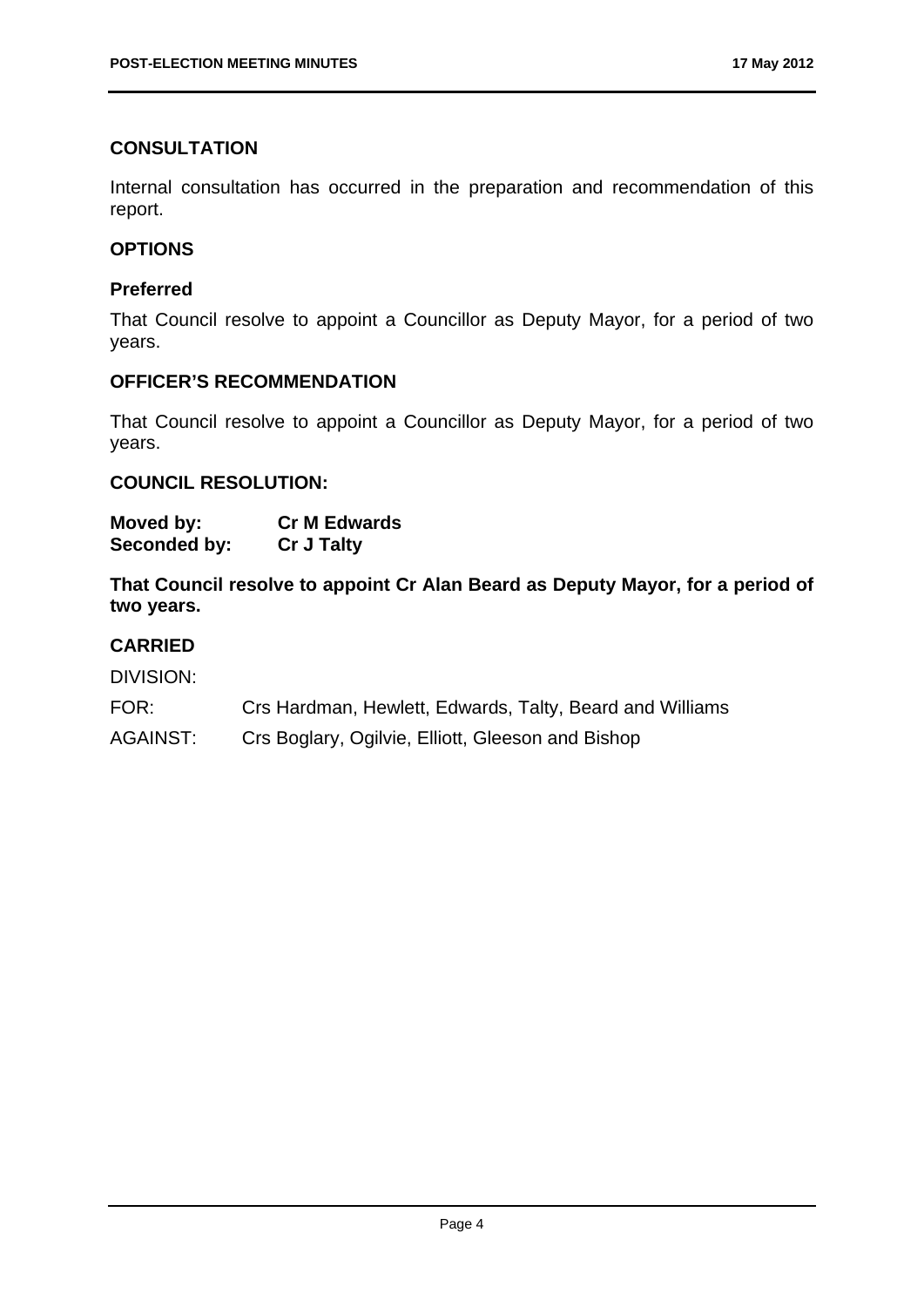# **7 COUNCIL MEETINGS**

| <b>Dataworks Filename:</b>  | <b>GOV Statutory Council Resolutions</b>                                                  |
|-----------------------------|-------------------------------------------------------------------------------------------|
| <b>Attachments:</b>         | <b>Meetings Calendar - May to December 2012</b><br><b>Council Committee Charters 2012</b> |
| <b>Responsible Officer:</b> | <b>Nick Clarke</b><br><b>General Manager Governance</b>                                   |
| Author:                     | <b>Trevor Green</b><br><b>Principal Advisor Corporate and Democratic</b><br>Governance    |

#### **EXECUTIVE SUMMARY**

At the Post-Election Meeting Council must consider the day and time for holding other meetings (meeting calendar). There are also a number of other associated matters that need to be resolved by Council in making this decision. This report makes recommendations to Council in relation to:

- 1. Standing Committee Structure;
- 2. Standing Committee Charters;
- 3. Standing Committee Members;
- 4. Standing Committee Chairpersons;
- 5. Whether to Delegate any Formal Decision Making Authority to any Standing Committees;
- 6. Standing Committee Quorums;
- 7. Whether to Exempt any Standing Committees (other than those with delegated decision making authority) from the Requirement to Keep Minutes; and
- 8. 2012 Meeting Calendar (May to December).

# **PURPOSE**

The purpose of this report is for Council to determine a number of matters relating to Council meetings.

# **BACKGROUND**

The decision making process conducted through local government meetings, is an important role of local governments and their elected representatives. As such, the *Local Government Act 2009* (the Act) and the *Local Government (Operations) Regulations 2010* (the Regulations) and Council's Local Law and Subordinate Local Law No. 5 Meetings contain provisions on this matter. These provisions place often detailed requirements on both local governments and elected representatives on how these meetings are to be conducted.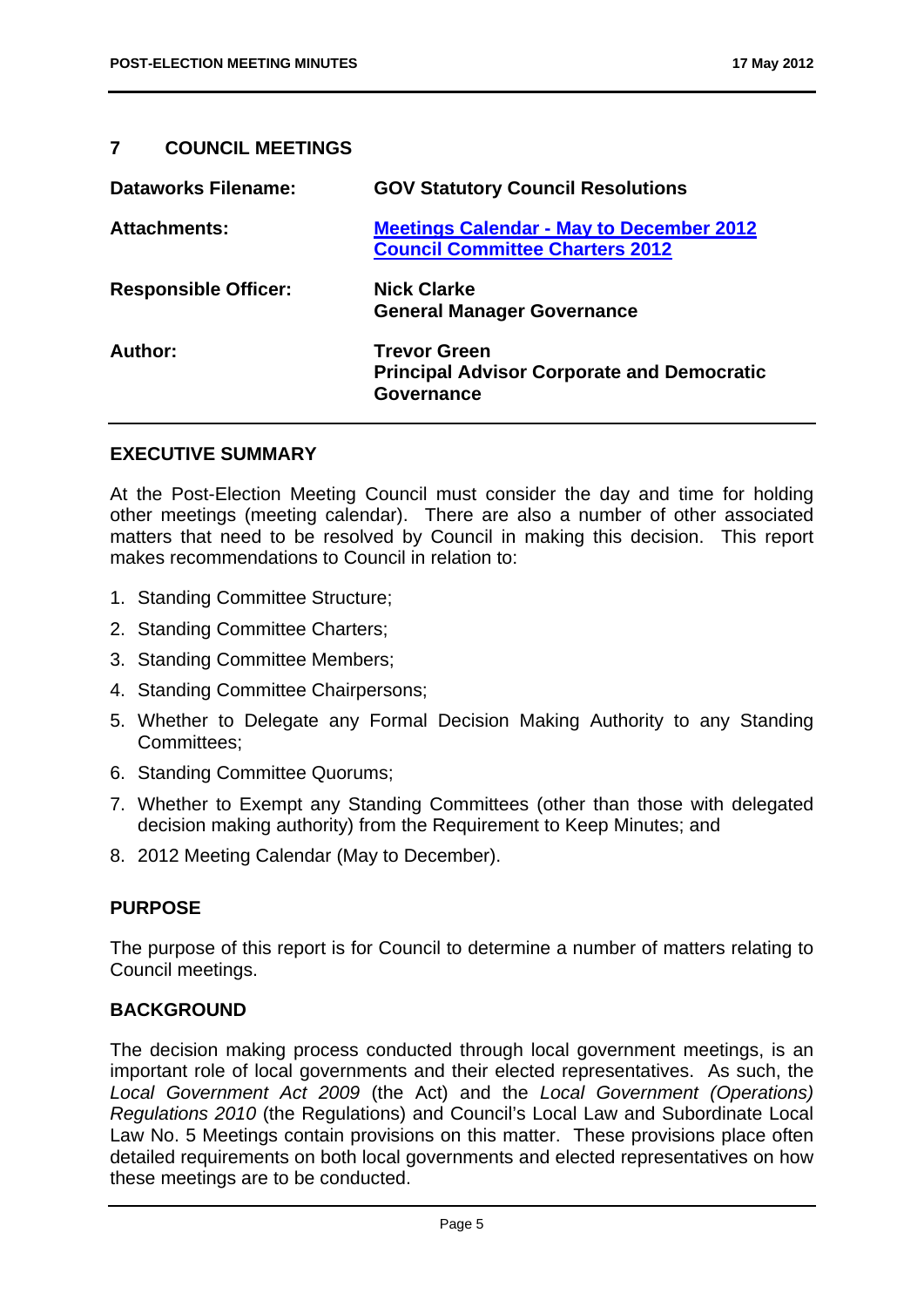The second matter that a local government must consider at the Post-Election Meeting is the day and time for holding other meetings (meeting calendar). There are then a number of other associated matters that need to be resolved by Council in making this decision. These include:

# **1. Standing Committee Structure**

A local government may appoint from its Councillors, standing committees. A standing committee is a committee constituted to deal with a particular area of the Council's jurisdiction on an ongoing basis. Accordingly standing committees exist perpetually to consider matters that fall within their jurisdiction.

# **2. Standing Committee Charters**

The charter for each standing committee details the matters that the committee is constituted to deal with.

# **3. Standing Committee Members**

A standing committee can consist of all or a number of the Councillors. Councillors nominated to committees have the role of ensuring that policies, strategies and objectives of the Redland City Council are formulated to best serve the public interest of the area generally.

# **4. Standing Committee Chairpersons**

The chairpersons of the committees have the responsibility to preserve order and to ensure proceedings are conducted in a proper manner, and that the intent of the meeting is properly ascertained with regard to any questions before the meeting. Council may appoint a chairperson of each committee or alternatively, each committee may appoint one of its members as chairperson.

# **5. Whether to Delegate any Formal Decision Making Authority to any Standing Committees**

While the primary role of standing committees is to make recommendations to full Council, Council may delegate decision making powers to a committee. This can be on a permanent basis, or on a matter relating to an individual decision.

# **6. Standing Committee Quorums**

The quorum for a standing committee is the number either fixed by Council, or alternatively fixed by the committee. The committee cannot meet unless the quorum is present.

# **7. Whether to Exempt any Standing Committees (other than those with delegated decision making authority) from the Requirement to Keep Minutes**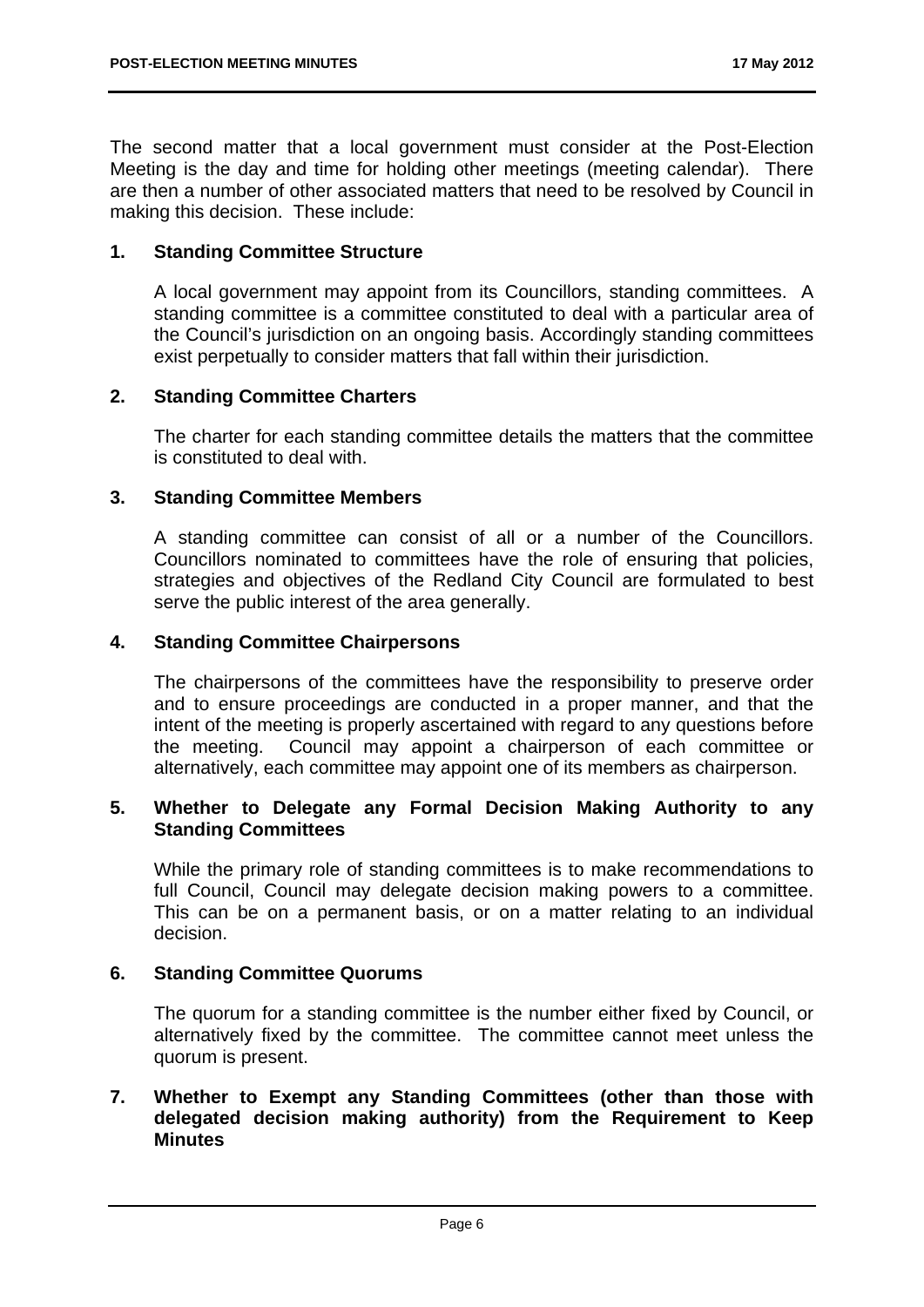Where a standing committee is not given delegated powers for decision making (i.e. the committee makes recommendations which are then considered by full Council at a General Meeting), Council can resolve to exempt the committee from the requirement to keep minutes.

# **ISSUES**

#### **1. Standing Committee Structure**

After review of Council's standing committees, a new committee structure is recommended:

- 1. Corporate Services and Governance Committee;
- 2. City Services Committee;
- 3. Redland Water Committee (to commence from July 2012);
- 4. Development Assessment and Community Standards Committee; and
- 5. Environment and Planning Committee.

The committee structure will be reviewed after six months of operation.

# **2. Standing Committee Charters**

It is recommended that the attached committee charters be adopted.

#### **3. Standing Committee Members**

It is recommended that each standing committee consist of all Councillors.

#### **4. Standing Committee Chairpersons**

Each of the five standing committees requires a chairperson to be appointed. In line with the recommended committee structure two year trial period, it is recommended that committee chairpersons be appointed for two years.

#### **5. Delegation of Formal Decision Making Authority to Standing Committees**

It is recommended that all committees be delegated formal decision making authority under section 257 *Local Government Act 2009* where one or more of the following circumstances apply:

- a) A decision is required to be made to meet statutory timeframes. For example:
	- (i) Decide development applications under the *Sustainable Planning Act 2009* and the *Integrated Planning Act 1997*; and
	- (ii) Provide instructions to legal counsel for appeal matters actioned under Chapter 6 of the *Sustainable Planning Act 2009* and Chapter 4 of the *Integrated Planning Act 1997*.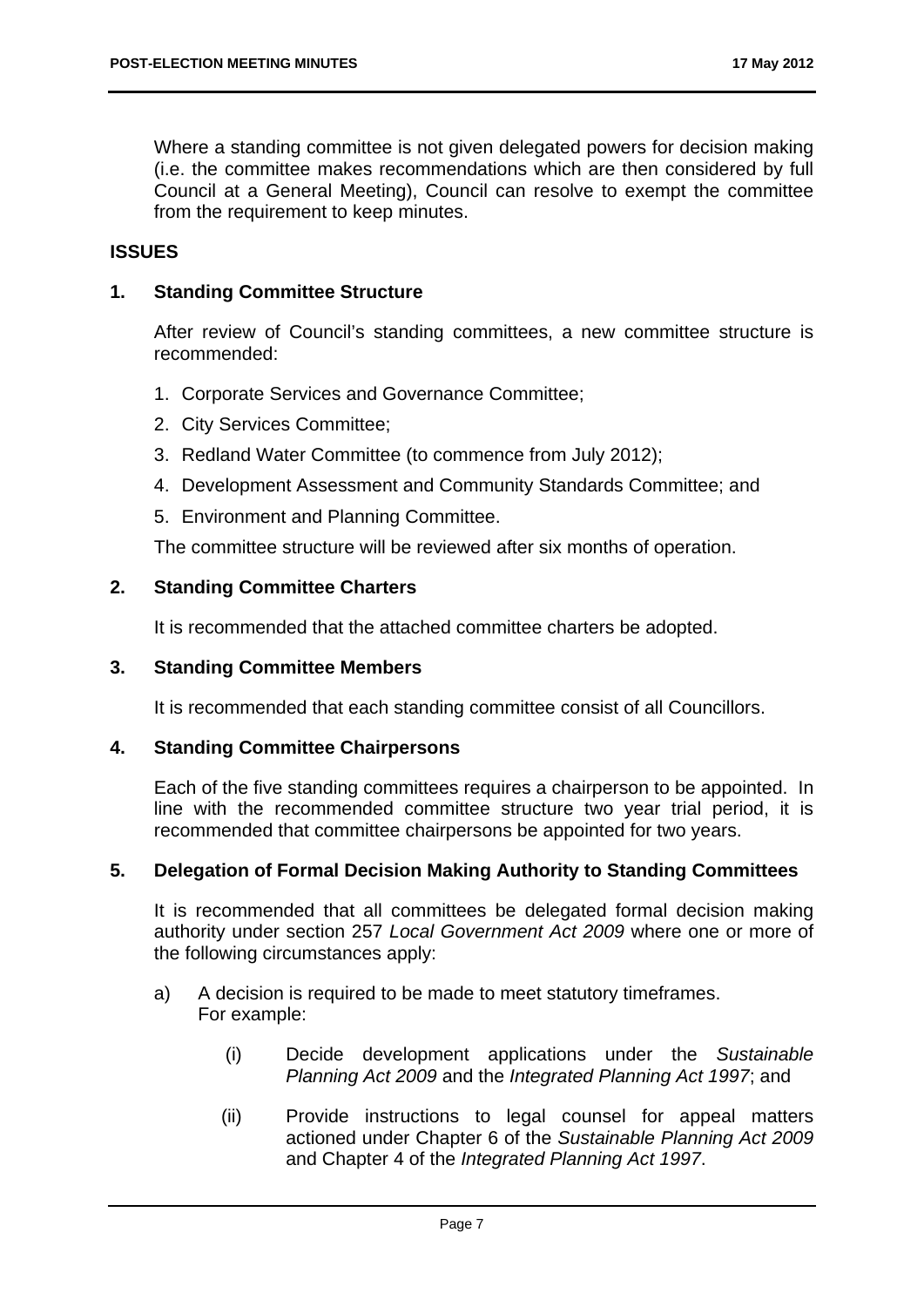b) A decision is required to be made to meet other timeframes. For example:

Closing dates for submissions.

c) There is significant benefit that would justify making the decision. For example:

Entering into a contract by a certain date would provide financial benefits.

The delegation is made with the following provisos:

- (i) That officers (report authors) must provide justification for the use of the delegation in the committee report and include this in the report recommendations; and
- (ii) That for a standing committee to use delegated authority, there must be a minimum of eight Councillors in attendance at the meeting who vote in favour of the resolution.

#### **6. Standing Committee Quorums**

It is recommended that standing committee quorums be fixed at six Councillors.

#### **7. Exemption of Standing Committees (other than those with delegated decision making authority) from the Requirement to Keep Minutes**

In accordance with the principles of the *Local Government Act 2009* and Council's Corporate Plan 2010-2015, regarding transparent and effective democratic processes, and decision-making in the public interest; it is recommended that all committees are required to keep minutes.

#### **RELATIONSHIP TO CORPORATE PLAN**

#### **8. Inclusive and ethical governance**

Deep engagement, quality leadership at all levels, transparent and accountable democratic processes and a spirit of partnership between the community and Council will enrich residents' participation in local decision making to achieve the community's Redlands 2030 vision and goals.

#### **FINANCIAL IMPLICATIONS**

There are no financial implications impacting Council as a result of this report.

# **PLANNING SCHEME IMPLICATIONS**

There are no planning scheme implications associated with this report.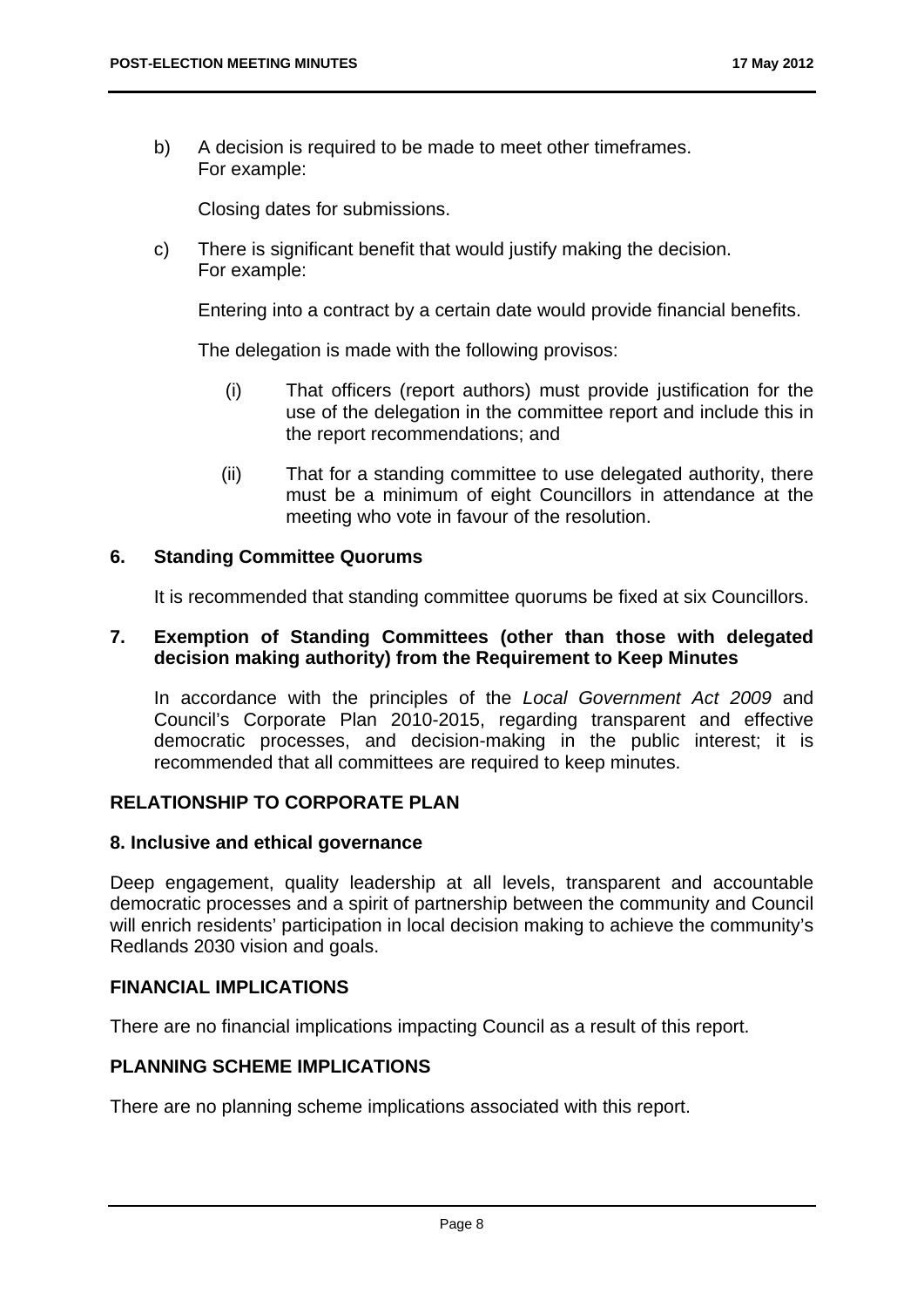# **CONSULTATION**

Internal consultation has occurred in the preparation and recommendations of this report.

# **OPTIONS**

# **Preferred**

That Council resolve as follows:

- 1. To appoint the following standing committee structure:
	- 1. Corporate Services and Governance Committee;
	- 2. City Services Committee;
	- 3. Redland Water Committee (to commence from July 2012);
	- 4. Development Assessment and Community Standards Committee; and
	- 5. Environment and Planning Committee.

The committee structure will be reviewed after six months of operation.

- 2. To adopt the attached Council committee charters;
- 3. That each standing committee consist of all Councillors;
- 4. That Council appoint chairpersons to each of the five standing committees. The appointments are to be for a period of two years;
- 5. That all committees be delegated formal decision making authority under section 257 *Local Government Act 2009* where one or more of the following circumstances apply:
	- a) A decision is required to be made to meet statutory timeframes. For example:
		- i) Decide development applications under the *Sustainable Planning Act 2009* and the *Integrated Planning Act 1997*; and
		- ii) Provide instructions to legal counsel for appeal matters actioned under Chapter 6 of the *Sustainable Planning Act 2009* and Chapter 4 of the *Integrated Planning Act 1997*.
	- b) A decision is required to be made to meet other timeframes. For example:

Closing dates for submissions.

c) There is significant benefit that would justify making the decision. For example:

Entering into a contract by a certain date would provide financial benefits.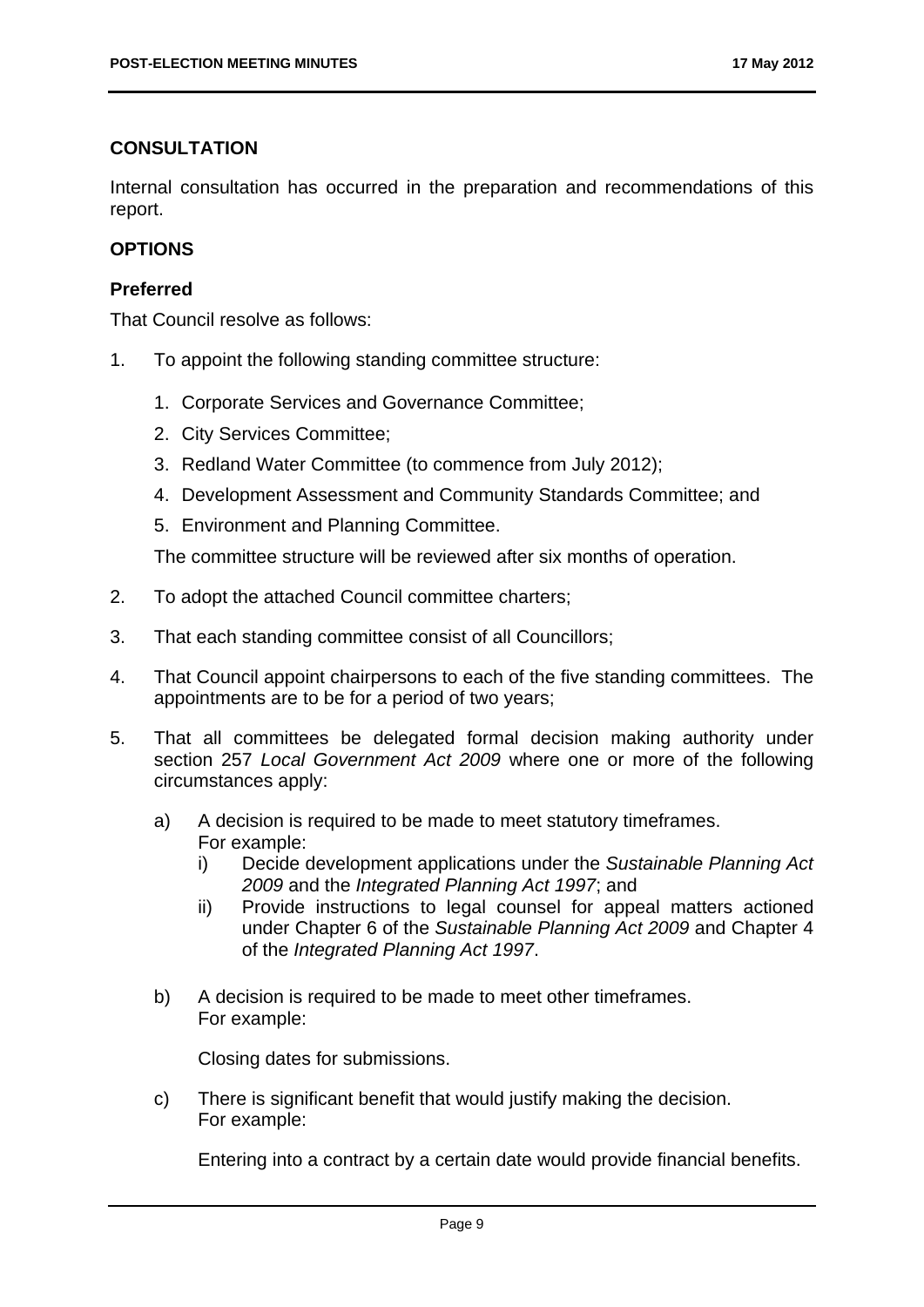The delegation is made with the following provisos:

- i) That officers (report authors) must provide justification for the use of the delegation in the committee report and include this in the report recommendations; and
- ii) That for a standing committee to use delegated authority, there must be a minimum of eight Councillors in attendance at the meeting who vote in favour of the resolution.
- 6. That standing committee quorums be fixed at six Councillors;
- 7. That all standing committees are required to keep minutes; and
- 8. That Council adopt the attached 2012 meeting calendar (May to December).

# **OFFICER'S RECOMMENDATION**

That Council resolve as follows:

- 1. To appoint the following standing committee structure:
	- 1. Corporate Services and Governance Committee;
	- 2. City Services Committee;
	- 3. Redland Water Committee (to commence from July 2012);
	- 4. Development Assessment and Community Standards Committee; and
	- 5. Environment and Planning Committee.

The committee structure will be reviewed after six months of operation.

- 2. To adopt the attached Council Committee Charters;
- 3. That each Standing Committee consist of all Councillors;
- 4. That Council appoint chairpersons to each of the five standing committees. The appointments are to be for a period of two years;
- 5. That all committees be delegated formal decision making authority under section 257 *Local Government Act 2009* where one or more of the following circumstances apply:
	- a) A decision is required to be made to meet statutory timeframes. For example:
		- (i) Decide development applications under the *Sustainable Planning Act 2009* and the *Integrated Planning Act 1997*; and
		- (ii) Provide instructions to legal counsel for appeal matters actioned under Chapter 6 of the *Sustainable Planning Act 2009* and Chapter 4 of the *Integrated Planning Act 1997*.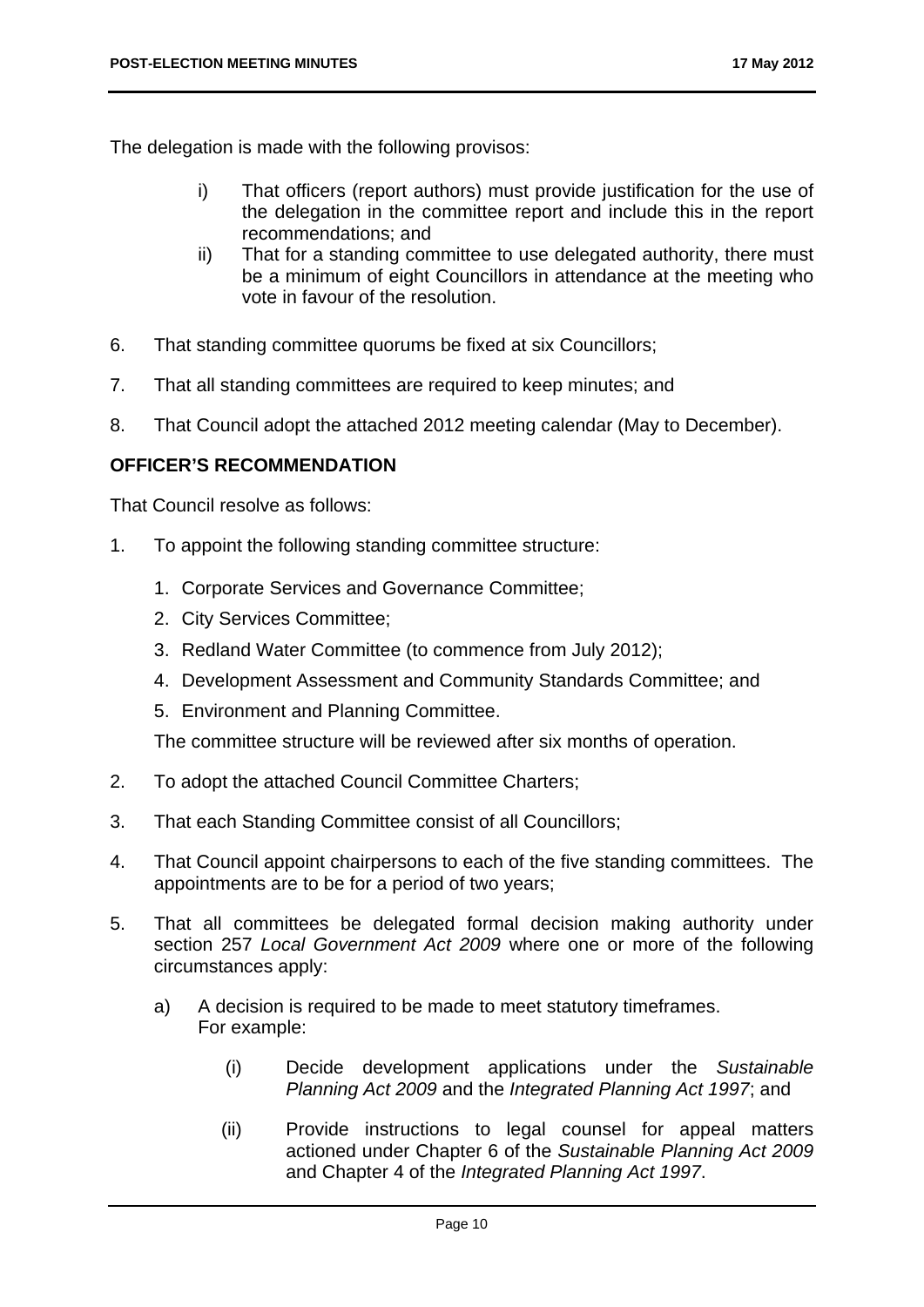b) A decision is required to be made to meet other timeframes. For example:

Closing dates for submissions.

c) There is significant benefit that would justify making the decision. For example:

Entering into a contract by a certain date would provide financial benefits.

The delegation is made with the following provisos:

- (i) That officers (report authors) must provide justification for the use of the delegation in the committee report and include this in the report recommendations; and
- (ii) That for a standing committee to use delegated authority, there must be a minimum of eight Councillors in attendance at the meeting who vote in favour of the resolution.
- 6. That standing committee quorums be fixed at six Councillors;
- 7. That all standing committees are required to keep minutes; and
- 8. That Council adopt the attached 2012 meeting calendar (May to December), as amended.

#### **COUNCIL RESOLUTION**

**Moved by: Cr A Beard Seconded by: Cr L Hewlett** 

**That Council resolve as follows:** 

- **1. To appoint the following standing committee structure:** 
	- **1. Corporate Services and Governance Committee;**
	- **2. City Services Committee;**
	- **3. Redland Water Committee (to commence from July 2012);**
	- **4. Development Assessment and Community Standards Committee; and**
	- **5. Environment and Planning Committee.**

**The committee structure will be reviewed after six months of operation.** 

- **2. To adopt the attached Council committee charters;**
- **3. That each standing committee consist of all Councillors;**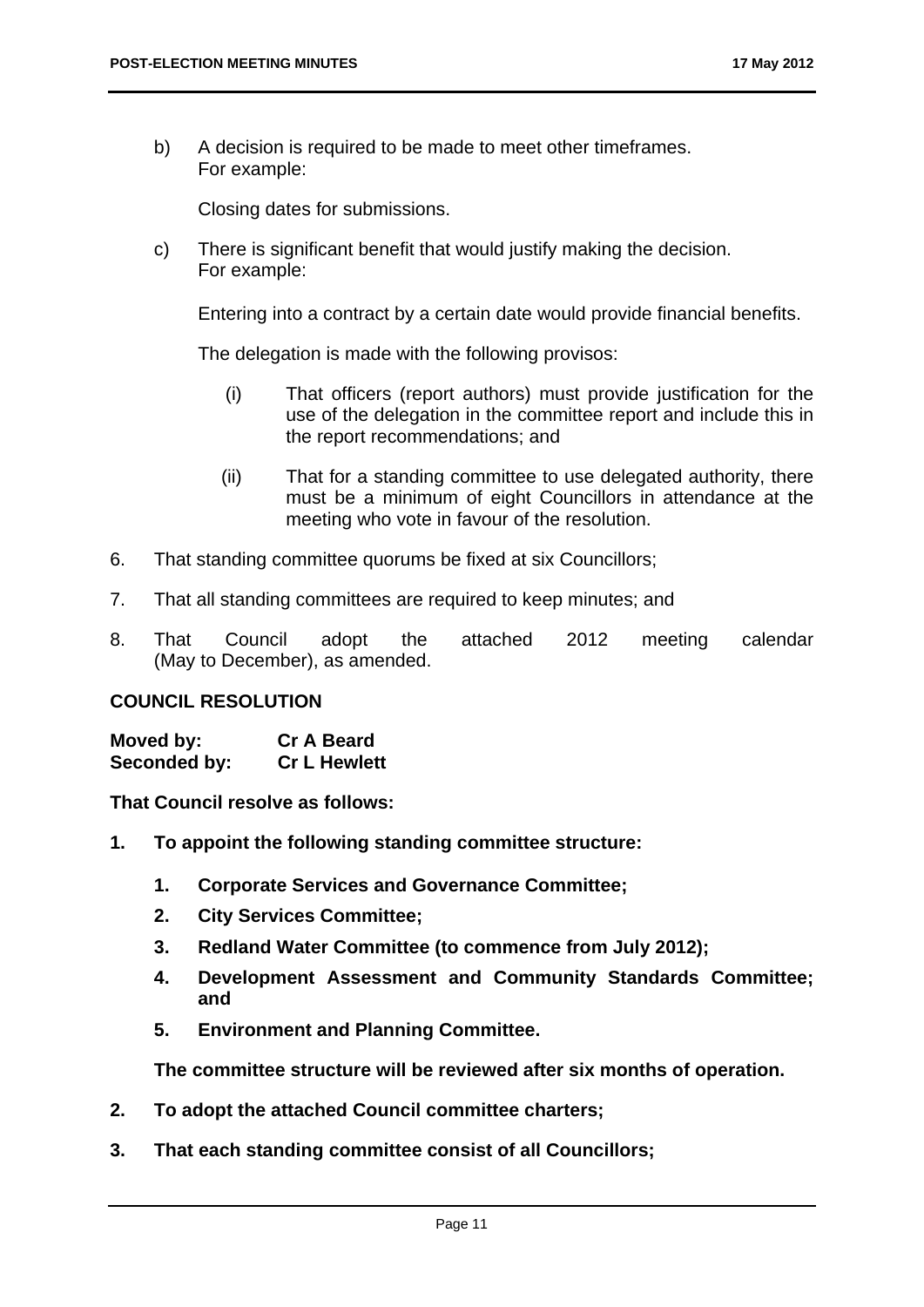**4. That Council appoint the follow chairpersons to each of the five standing committees. The appointments are to be for a period of two years:** 

| <b>COMMITTEE</b>                                                | <b>CHAIRPERSON</b>       |
|-----------------------------------------------------------------|--------------------------|
| <b>Corporate Services and</b><br>Governance                     | <b>Cr Mark Edwards</b>   |
| <b>City Services</b>                                            | <b>Cr Wendy Boglary</b>  |
| <b>Redland Water</b><br>(to commence from July 2012)            | <b>Cr Lance Hewlett</b>  |
| <b>Development Assessment and</b><br><b>Community Standards</b> | <b>Cr Murray Elliott</b> |
| <b>Environment and Planning</b>                                 | <b>Cr Julie Talty</b>    |

- **5. That all committees be delegated formal decision making authority under section 257** *Local Government Act 2009* **where one or more of the following circumstances apply:** 
	- **a) A decision is required to be made to meet statutory timeframes.**

**For example:** 

- **i. Decide development applications under the** *Sustainable Planning Act 2009* **and the** *Integrated Planning Act 1997***; and**
- **ii. Provide instructions to legal counsel for appeal matters actioned under Chapter 6 of the** *Sustainable Planning Act 2009* **and Chapter 4 of the** *Integrated Planning Act 1997***.**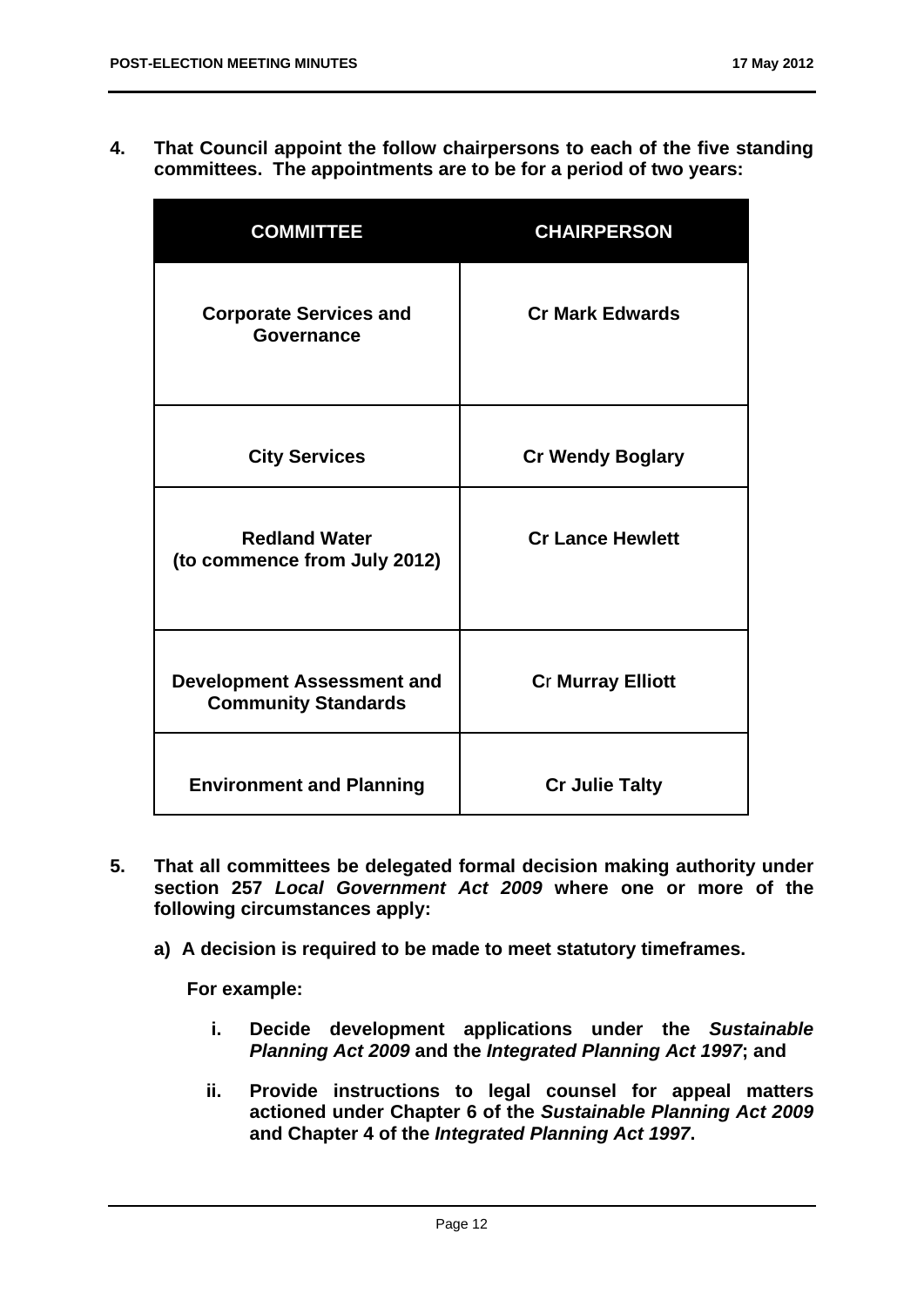**b) A decision is required to be made to meet other timeframes. For example:** 

**Closing dates for submissions.** 

**c) There is significant benefit that would justify making the decision. For example:** 

**Entering into a contract by a certain date would provide financial benefits.** 

**The delegation is made with the following provisos:** 

- **i. That officers (report authors) must provide justification for the use of the delegation in the committee report and include this in the report recommendations; and**
- **ii. That for a standing committee to use delegated authority, there must be a minimum of eight Councillors in attendance at the meeting who vote in favour of the resolution.**
- **6. That standing committee quorums be fixed at six Councillors;**
- **7. That all standing committees are required to keep minutes; and**
- **8. That Council adopt the attached 2012 meeting calendar (May to December), as amended.**

# **CARRIED**

DIVISION

- FOR: Crs Hardman, Hewlett, Edwards, Talty, Elliott, Beard, Gleeson and Bishop
- AGAINST: Crs Boglary, Ogilvie and Williams.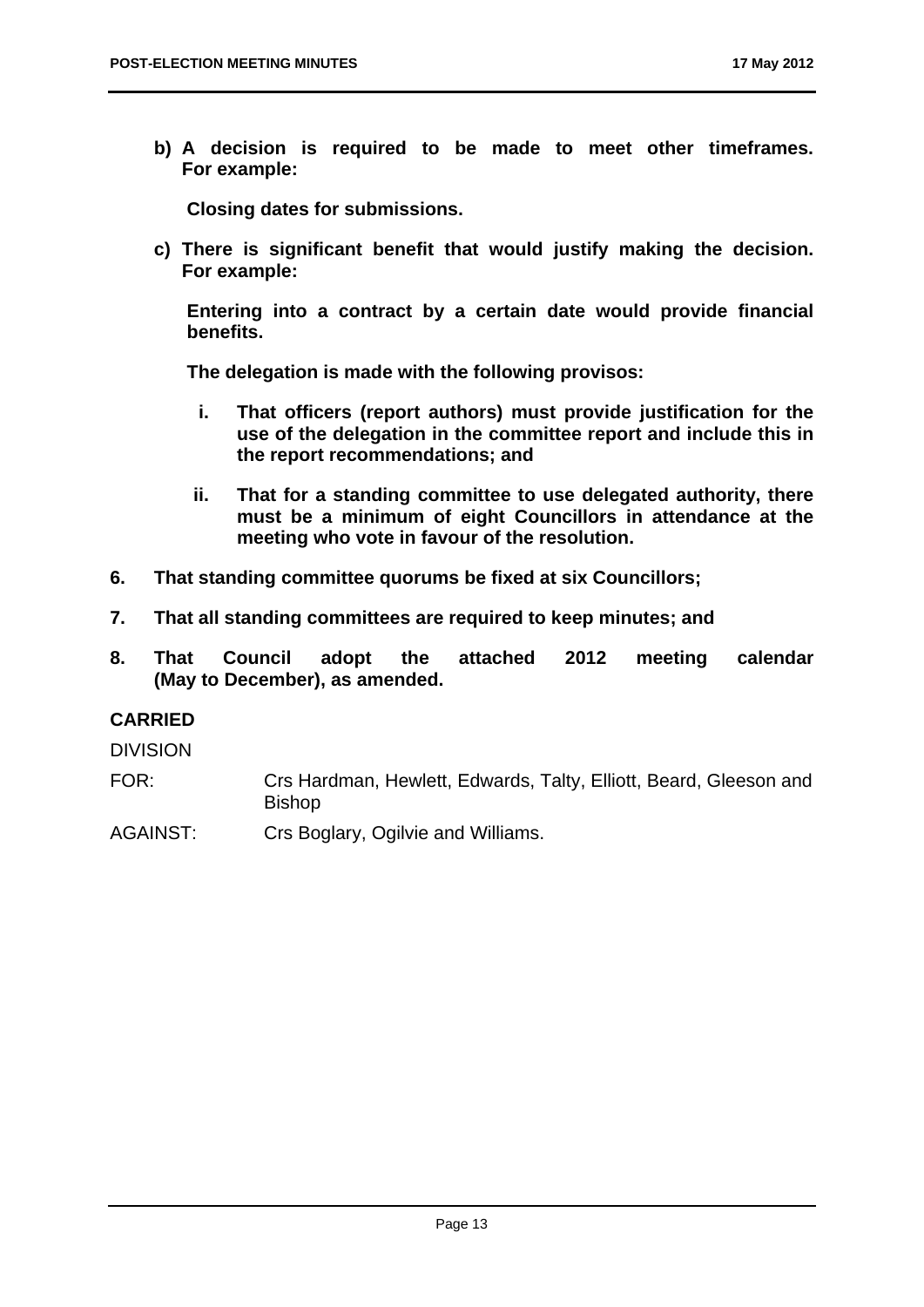#### **8 APPOINTMENTS/NOMINATIONS OF COUNCILLORS TO TASK FORCES/EXTERNAL ORGANISATIONS**

| <b>Dataworks Filename:</b>  | <b>GOV Council Meeting Dates &amp; Information</b>                                            |
|-----------------------------|-----------------------------------------------------------------------------------------------|
| <b>Responsible Officer:</b> | <b>Nick Clarke</b><br><b>General Manager Governance</b>                                       |
| Author:                     | <b>Trevor Green</b><br><b>Principal Advisor Corporate and Democratic</b><br><b>Governance</b> |

#### **EXECUTIVE SUMMARY**

There are a number of regional forums, taskforces, boards and committees, where Council is required to be represented, or where it is in Council's best interest to be represented by elected representatives.

This report provides recommendations for the appointment (or nomination) of Councillors to external organisations and task forces.

#### **PURPOSE**

The purpose of this report is to seek decisions to appoint (or nominate as appropriate) Councillors as representatives of Redland City Council to task forces and external organisations.

#### **BACKGROUND**

In addition to the statutory duties associated with Council's ordinary meetings and standing committees, there are also a number of regional forums, taskforces, boards and committees, where Council is required to be represented, or where it is in Council's best interest to be represented by elected representatives.

A Councillor's role as the representative of Redland City Council includes promoting Redland's policies, strategies and objectives and ensuring that Council's interests are represented in regional policy development.

To assist Councillors and ensure effective capture and communication of information, these positions are often supported by nominated officers.

#### **ISSUES**

Councillors are recommended to be appointed (or nominated as appropriate) as representatives of Redland City Council to the task forces and external organisations as attached.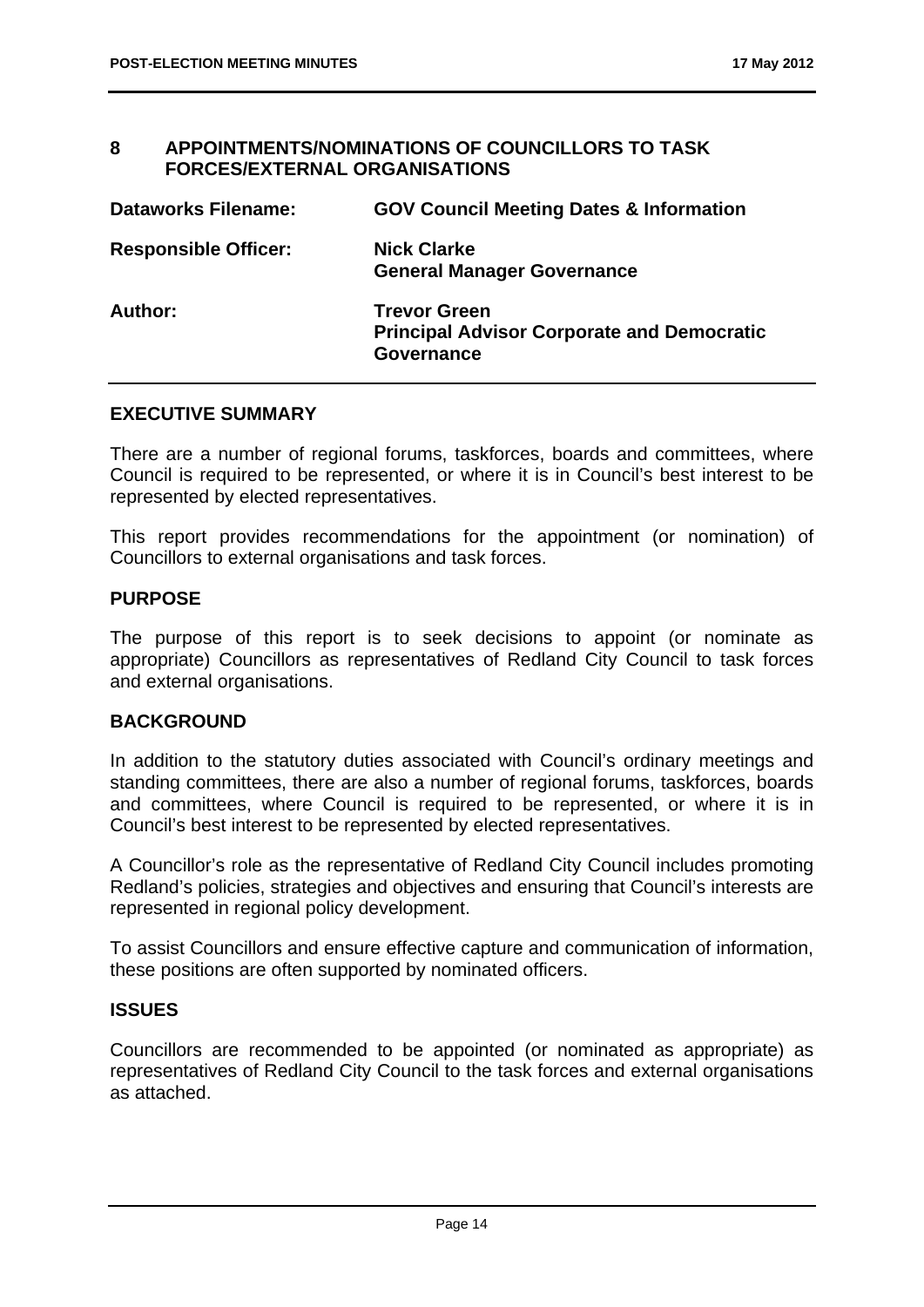# **RELATIONSHIP TO CORPORATE PLAN**

#### **8. Inclusive and ethical governance**

Deep engagement, quality leadership at all levels, transparent and accountable democratic processes and a spirit of partnership between the community and Council will enrich residents' participation in local decision making to achieve the community's Redlands 2030 vision and goals.

8.3 Establish and maintain effective partnerships with local, regional and national organisations and governments to deliver the visions and goals of the community

#### **FINANCIAL IMPLICATIONS**

There are no financial implications impacting Council as a result of this report.

#### **PLANNING SCHEME IMPLICATIONS**

There are no City Planning & Environment implications associated with this report.

# **CONSULTATION**

Internal consultation has occurred in the preparation and recommendations of this report.

#### **OPTIONS**

#### **Preferred**

That Councillors be appointed (or nominated as appropriate) as representatives of Redland City Council to the task forces and external organisations as attached.

#### **OFFICER'S RECOMMENDATION**

That Councillors be appointed (or nominated as appropriate) as representatives of Redland City Council to the task forces and external organisations as attached.

# **COUNCIL RESOLUTION**

| Moved by:    | <b>Cr L Hewlett</b> |
|--------------|---------------------|
| Seconded by: | <b>Cr K Hardman</b> |

**That Council resolve that the following Councillors be appointed (or nominated as appropriate) as representatives of Redland City Council to the task forces and external organisations:**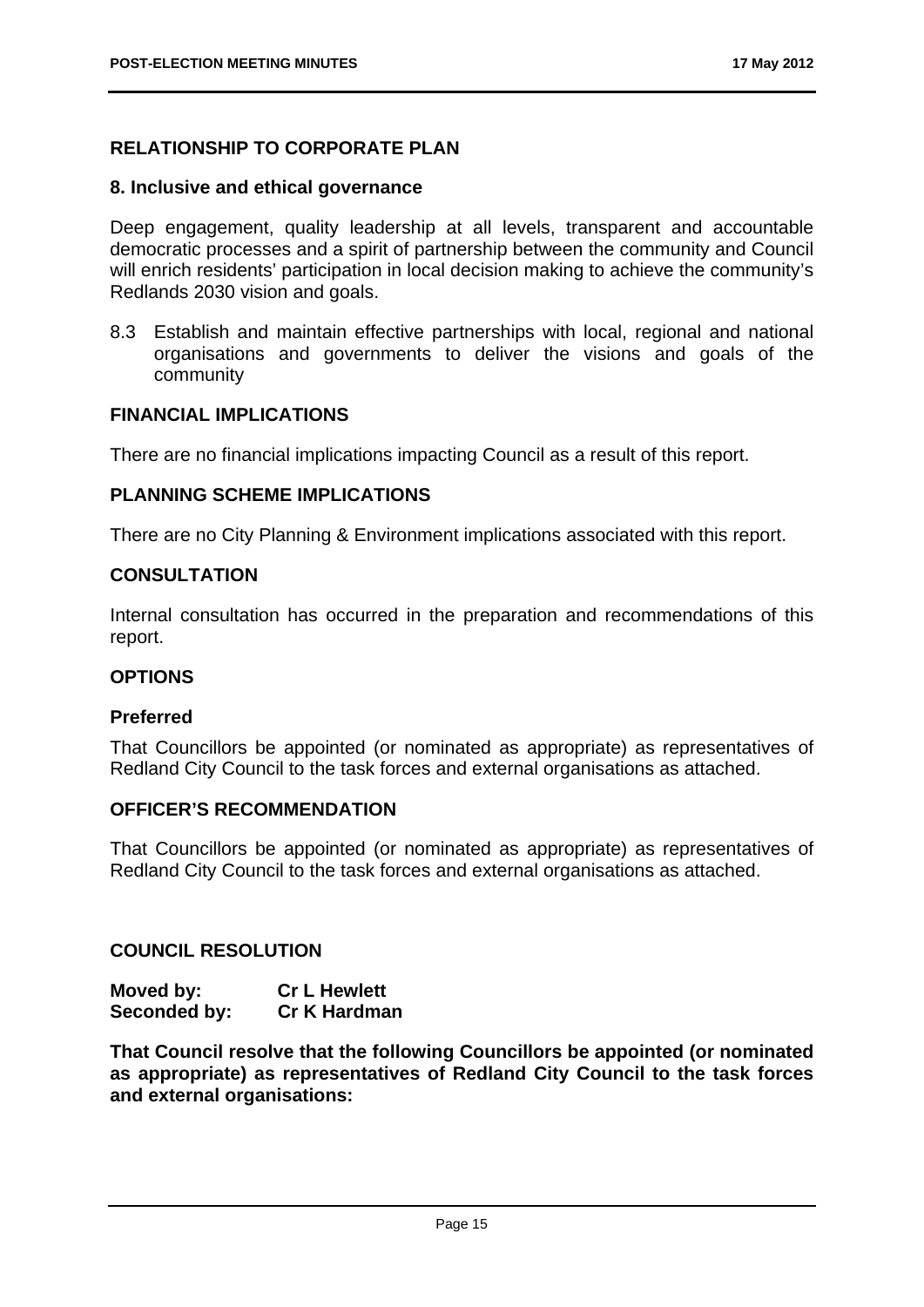| <b>Contiguous Local Authority Group (CLAG)</b>                                      | <b>Cr Paul Gleeson</b><br><b>Cr Mark Edwards</b>                                             |
|-------------------------------------------------------------------------------------|----------------------------------------------------------------------------------------------|
| Council of Mayors (SEQ) - Regional Planning & Growth<br><b>Management Committee</b> | <b>Cr Wendy Boglary</b><br><b>Mayor Karen Williams</b><br>(subject to CoMSEQ<br>appointment) |
| Council of Mayors (SEQ) - Environment & Sustainability<br><b>Committee</b>          | <b>Cr Paul Bishop</b><br><b>Mayor Karen Williams</b><br>(subject to CoMSEQ<br>appointment)   |
| <b>Council of Mayors (SEQ) - Infrastructure Committee</b>                           | <b>Cr Julie Talty</b><br><b>Mayor Karen Williams</b><br>(subject to CoMSEQ<br>appointment)   |
| <b>Local Disaster Management Group</b>                                              | <b>Mayor Karen Williams</b><br>(Chair)<br><b>Deputy Mayor Alan Beard</b>                     |
| Donald Simpson Over 50's Leisure Centre Board of<br><b>Management</b>               | <b>Cr Craig Ogilvie</b>                                                                      |
| <b>Mayor's Moreton Bay Task Force</b>                                               | <b>Mayor Karen Williams</b>                                                                  |
| North Stradbroke Island Historical Museum Inc                                       | <b>Cr Paul Bishop</b>                                                                        |
| <b>Redland Museum Advisory Committee</b>                                            | <b>Cr Wendy Boglary</b>                                                                      |
| <b>Redlands Advisory Group on the Ageing (RAGOSI)</b>                               | <b>Mayor Karen Williams</b><br><b>Deputy Mayor Alan Beard</b><br><b>Cr Julie Talty</b>       |
| <b>Redlands Bicycle Advisory Committee</b>                                          | <b>Cr Craig Ogilvie</b>                                                                      |
| Regional Development Australia Logan and Redlands Inc<br>(RDA)                      | <b>Cr Wendy Boglary (subject</b><br>to Ministerial approval)                                 |
| <b>Regional Arts Development Fund Committee (RADF)</b>                              | <b>Cr Craig Ogilvie (Chair)</b><br><b>Cr Paul Bishop</b>                                     |

**CARRIED** (unanimously)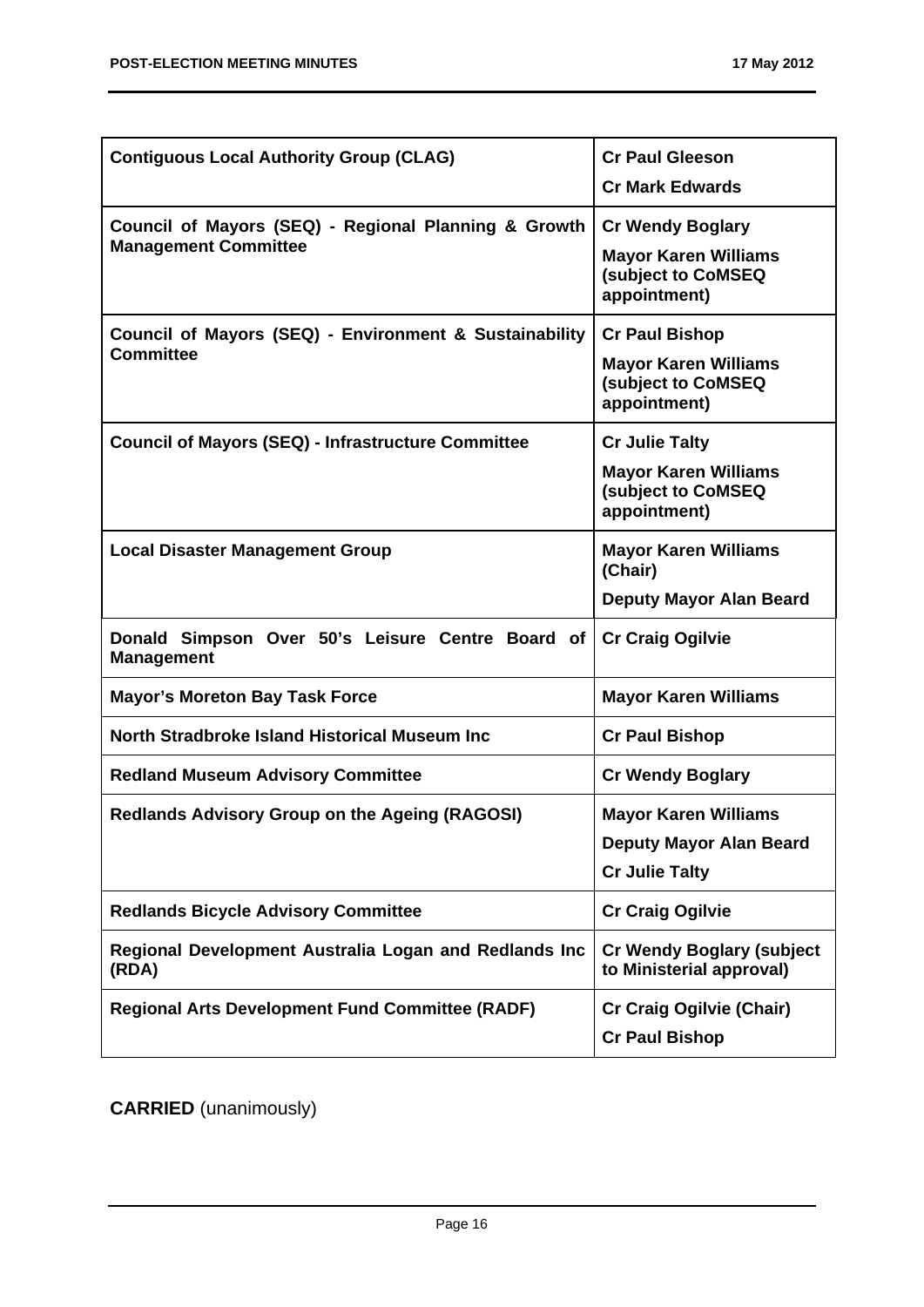# **9 AUDIT COMMITTEE**

| <b>Dataworks Filename:</b>  | <b>GOV Audit Committee</b>                                                             |
|-----------------------------|----------------------------------------------------------------------------------------|
| <b>Responsible Officer:</b> | <b>Nick Clarke</b><br><b>General Manager Governance</b>                                |
| Author:                     | <b>Trevor Green</b><br><b>Principal Advisor Corporate and Democratic</b><br>Governance |

#### **EXECUTIVE SUMMARY**

The *Local Government Act 2009* requires Council to establish an Audit Committee. Council's Audit Committee Charter states that the Audit Committee consists of two Councillors and two external members.

With the conclusion of the 2008-2012 local government electoral term, Council is required to review the appointment of Councillors to the Audit Committee.

It is also considered prudent, to extend the memberships of the two external committee members until the adoption of the 2011/2012 Financial Statements.

Council would seek two external members for the Audit Committee, by an Expression of Interest process, for a four-year period commencing after the adoption of the 2011/2012 Financial Statements through to the adoption of the Financial Statements for 2015/2016.

#### **PURPOSE**

The purpose of this report is to

- 1. Appoint two Councillors to Council's Audit Committee;
- 2. Extend the contracts of the external audit committee members, Mr Len Scanlan (independent chair of the Audit Committee) and Mr Virendra Dua (independent external member) until the adoption of the 2011/2012 Financial Statements; and
- 3. Seek two external members for the Audit Committee, by an Expression of Interest process, for a four-year period, commencing after the adoption of the 2011/2012 Financial Statements through to the adoption of the Financial Statements for 2015/2016.

#### **BACKGROUND**

The primary objective of the Audit Committee is to assist Council in fulfilling its corporate governance role and oversight of the financial measurement and reporting responsibilities imposed under the *Financial Accountability Act 2009,* the *Local Government Act 2009* and other relevant legislation. The Audit committee is an Advisory Committee of Council.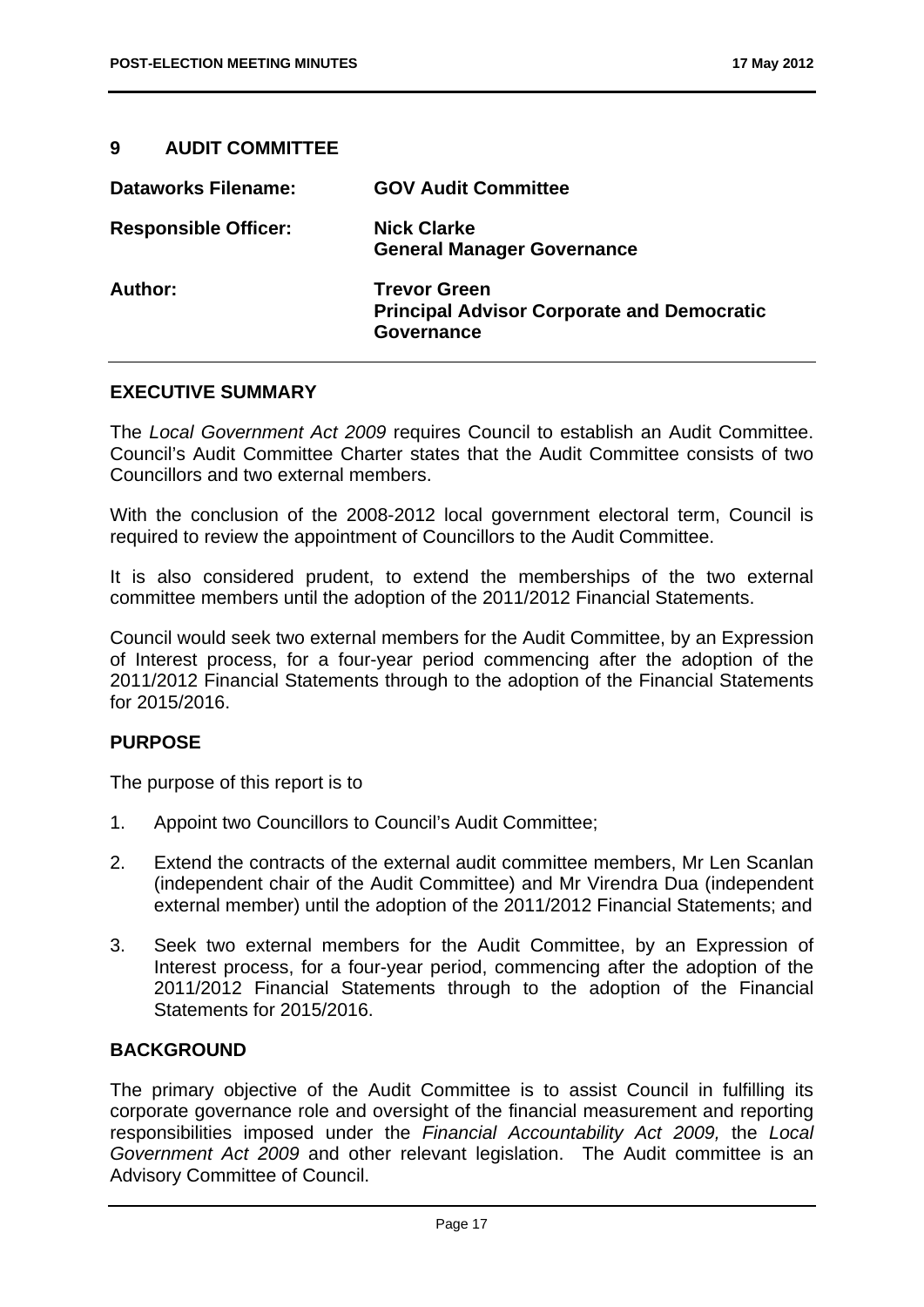The requirement for the establishment of an Audit Committee is provided for under Section 105 of the *Local Government Act 2009*. It operates in accordance with Part 10, Subdivision 2, Sections 157-160 of the *Local Government (Finance, Plans and Reporting) Regulation 2010* (the Regulation)*.*

Council's Audit Committee Charter states that the Audit Committee consists of two Councillors and two external members. At Council's General Meeting of 28 March 2012, Council resolved to approve the extension of Mr Len Scanlan and Mr Virendra Dua as external members of the Audit Committee until 30 June 2012. Previously the agreement with the external Audit Committee members was to expire in March 2012. The extension to the 30 June 2012 was due to the postponement of the local government elections until 28 April 2012.

# **ISSUES**

As part of the decisions being made at the Post-Election Meeting, two Councillors are to be appointed to the Audit Committee. It is usual practice for the Mayor to be a member of the Audit Committee.

While Council has approved the extension of Mr Len Scanlan and Mr Virendra Dua as external members of the Audit Committee until 30 June 2012, it is now considered prudent to further extend their membership until the adoption of the 2011/2012 Financial Statements, as part of the adoption of the Annual Report. The adoption of the Financial Statements, as part of the adoption of the Annual Report, usually occurs in October/November each year.

The extension of their memberships to this point would provide additional continuity of experience through the changeover of Council. Mr Len Scanlan and Mr Virendra Dua have indicated their interest to the extension, if approved.

It is recommended that the next external members of the Audit Committee be appointed for the four year local government electoral term, up to and including the adoption of the 2015/2016 Financial Statements, as part of the adoption of the Annual Report.

Council would seek two external members for the Audit Committee, by an Expression of Interest process, for a four-year period commencing after the adoption of the 2011/2012 Financial Statements through to the adoption of the Financial Statements for 2015/2016.

# **RELATIONSHIP TO CORPORATE PLAN**

# **8. Inclusive and ethical governance**

Deep engagement, quality leadership at all levels, transparent and accountable democratic processes and a spirit of partnership between the community and Council will enrich residents' participation in local decision making to achieve the community's Redlands 2030 vision and goals.

8.5 Be transparent and consistent in the way we manage the organisation, its risks and obligations and ensure we are delivering against our priorities.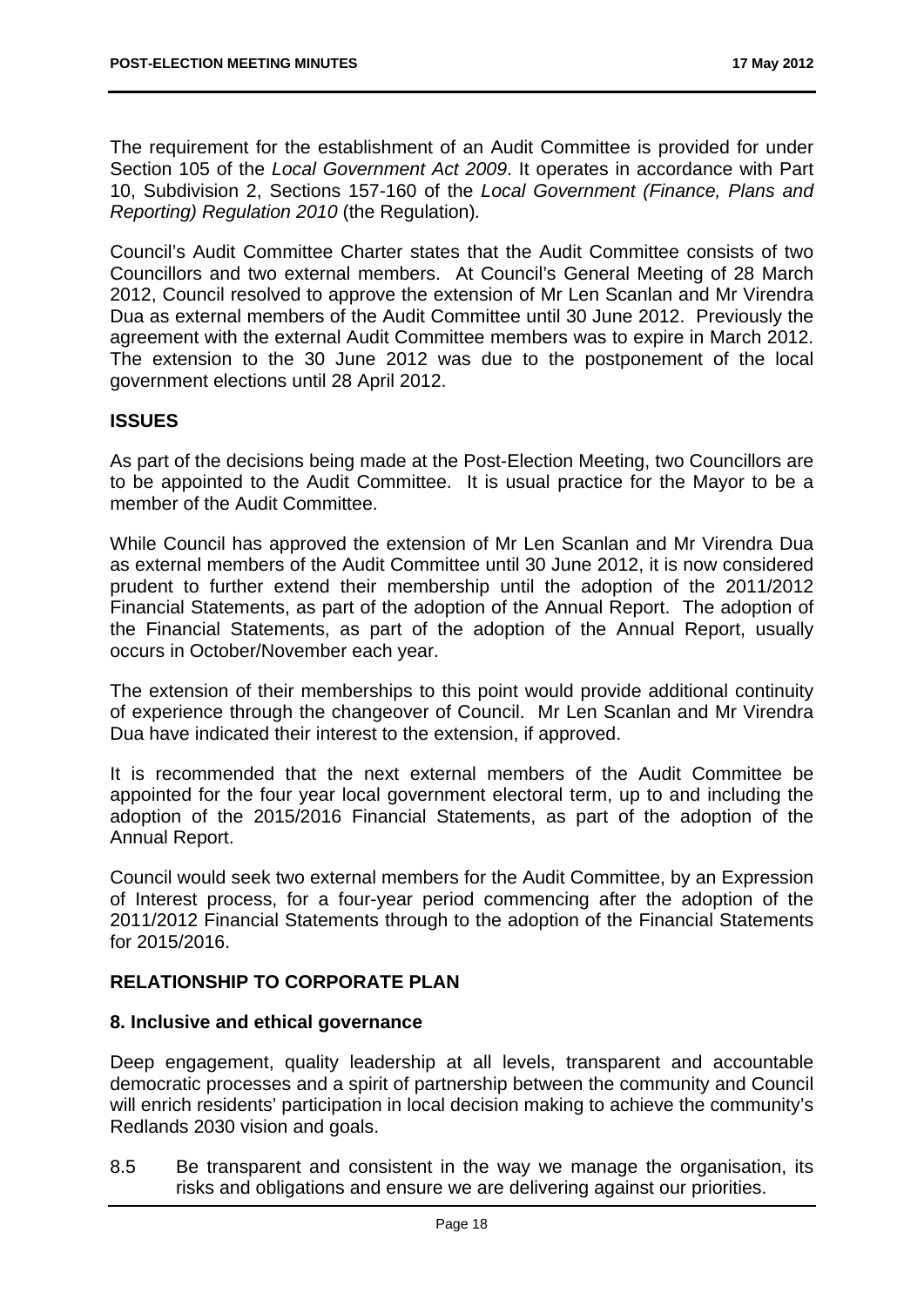#### **FINANCIAL IMPLICATIONS**

There are no financial implications impacting Council as a result of this report. The remuneration paid to the independent members of the Audit Committee is currently within budget.

# **PLANNING SCHEME IMPLICATIONS**

The City Planning & Environment Group was consulted and it is considered that the outcome of recommendations in this report will not require any amendments to the Redlands Planning Scheme.

#### **CONSULTATION**

Internal consultation has occurred in the preparation and recommendations of this report. Consultation has occurred with the Internal Audit Group and Mr Len Scanlan and Mr Virendra Dua.

#### **OPTIONS**

#### **Preferred**

That Council resolve to:

- 1. Appoint two Councillors as members of Council's Audit Committee, for a period of two years;
- 2. Approve the extension of Mr Len Scanlan and Mr Virendra Dua as external members of the Audit Committee until the adoption of the 2011/2012 Financial Statements, as part of the adoption of the Annual Report; and
- 3. Seek two external members for the Audit Committee, by an Expression of Interest process, for a four-year period commencing after the adoption of the 2011/2012 Financial Statements through to the adoption of the Financial Statements for 2015/2016.

#### **OFFICER'S RECOMMENDATION**

That Council resolve to:

- 1. Appoint two Councillors as members of Council's Audit Committee, for a period of two years;
- 2. Approve the extension of Mr Len Scanlan and Mr Virendra Dua as external members of the Audit Committee until the adoption of the 2011/2012 Financial Statements, as part of the adoption of the Annual Report; and
- 3. Seek two external members for the Audit Committee, by an Expression of Interest process, for a four-year period commencing after the adoption of the 2011/2012 Financial Statements through to the adoption of the Financial Statements for 2015/2016.